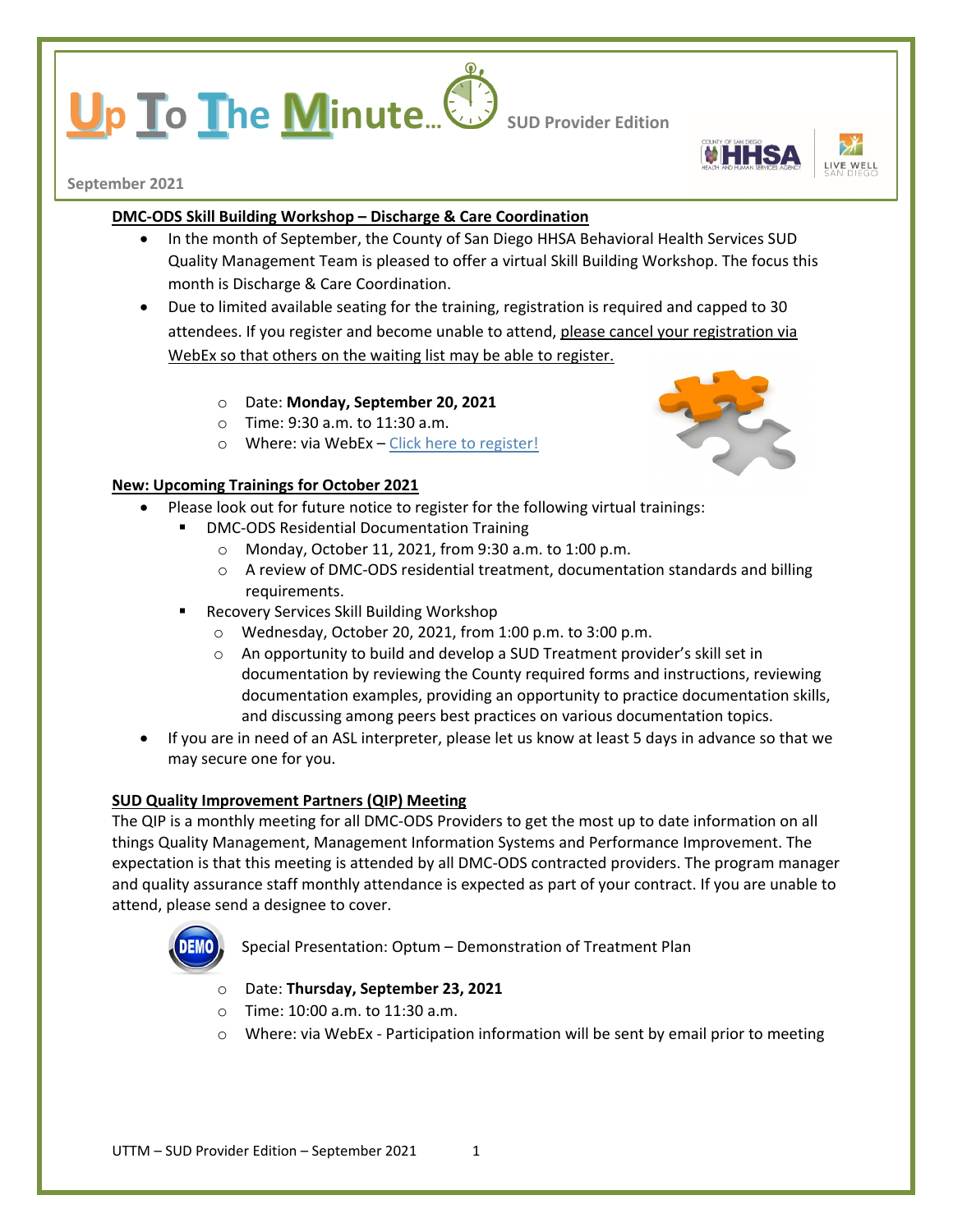#### **Recovery Happens 2021**

- Recovery Happens is an annual community event celebrating individuals in recovery and those who support them hosted by the County of San Diego Health and Human Services Agency.
- The event will again be held virtually this year on Saturday, September 18, 2021, and will include engaging speakers and a virtual resource fair which will be available on the Behavioral Health Services website throughout the month of September.
- If you are interested in being a virtual resource exhibitor, please contact Nancy Page [\(nancy.page@sdcounty.ca.gov\)](mailto:nancy.page@sdcounty.ca.gov).



- **❖** [Click here to view the event flyer!](https://www.sandiegocounty.gov/content/dam/sdc/hhsa/programs/bhs/pce/rh_save_the_date.pdf)
- ❖ [Click here to register!](https://us06web.zoom.us/meeting/register/tZMrdeCrrj8qGNeqFDUEv_Z1-FxepccwoVeP?_x_zm_rtaid=CuNBXhTWS6eoHaGEwZVU1Q.1626801279193.6c2a920e644fa244e21386f46650ef9a&_x_zm_rhtaid=567)

## **All Behavioral Health Services Providers | Bi-Monthly Tele-Town Hall**

- Due to public health guidelines, the SUD Treatment Providers meeting will be on hold until further notice.
- In the meantime, all providers are encouraged to attend the All-BHS Providers COVID-19 Tele-Town Halls, which will be scheduled to occur bi-monthly.
- Look for a separate invite/email to be sent prior to the tele-town halls.

## **Update: QI Annual Training**

- QM is in the process of posting the recording of the QI training to the Optum site.
- Posting will include the slides shared during the training as well as a document for Q&A related to topics shared during the training.
- Training attendance is under review. Programs identified with no attendees will be notified and reminded to view the recorded training to remain compliant with the annual training requirement.

#### **Reminder: DMC Recertification Requirements**

- DHCS requires DMC providers complete a recertification process every five years in order to maintain their DMC certification.
- DHCS will notify providers in writing when they are required to submit a continued enrollment application.
- DHCS may allow providers to continue delivering covered services to clients at a site subject to on-site review by DHCS as part of the recertification process.
- Providers are encouraged to review re-certification dates and requirements.
- NOTE DHCS is issuing notices to providers who have not billed for a year, requesting status in order to continue as an active DMC provider. If your program receives this notice, please email QI Matters.

#### **Update: Same Day Billing for RS and MAT clients**

- DHCS expanded same day billing for clients receiving recovery services and MAT services concurrently.
- This is effective retroactively to 1/1/2021.
- DHCS clarified that "MAT" includes methadone.
- The DHCS billing matrix has not yet been updated to reflect this change but is expected to be. An updated matrix will be shared once it is available.
- See [DHCS Info Notice 21-020](https://www.dhcs.ca.gov/Documents/BHIN-21-020-DMC-ODS-Clarification-on-Recovery-Services.pdf) for more information.

UTTM – SUD Provider Edition – September 2021 2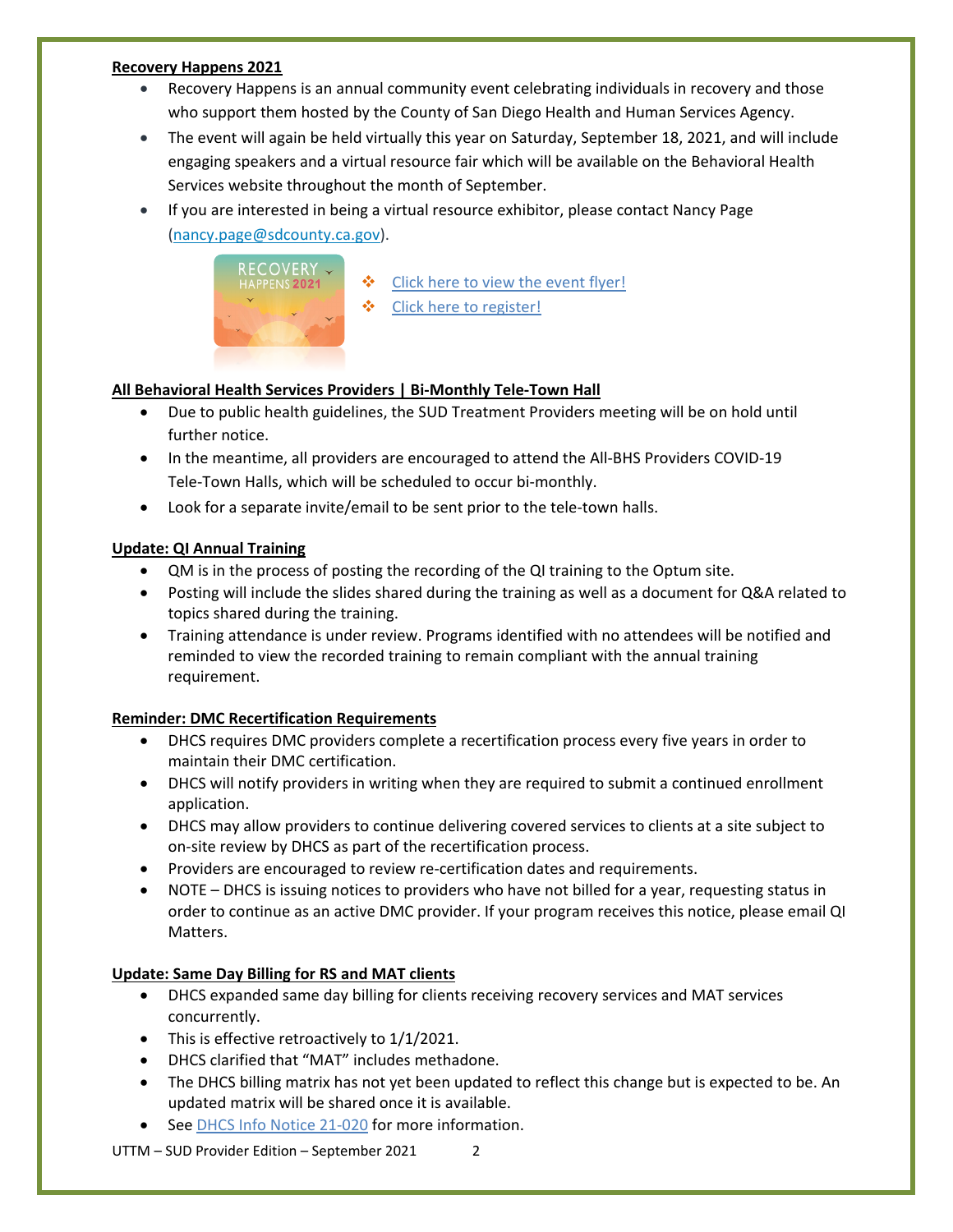## **Reminder: Client Contacts, Timely Access Monitoring, and Urgent Requests**

- All client requests for services shall be documented as an initial contact with the first, second and third available appointment dates regardless of date requests made by clients.
- Client contacts documenting requests for services shall include if the request is 'urgent'.
- Urgent care is defined as a condition perceived by a beneficiary as serious, but not life threatening. A condition that disrupts normal activities of daily living and requires assessment by a health care provider and if necessary, treatment within 48 hours.
- For programs not open 24/7, consider whether or not you can provide a service within 48 hours and whether the client's condition would be worse if services were not provided within 48 hours.
- Client contact data is required for clients admitted and those not admitted to programs.
- Capturing this data is important to ensure our access time date is accurate.

# **Update: Ongoing Optum Cleanup**

- QM is in the process of updating several tabs on the Optum site.
- This involves removing/archiving old or outdated forms, communication, documentation.
- Tabs have a document outlining items removed and archived.
- Two new tabs are available on the site:
	- o Peers As new documentation, tools, and resources are available, more will be added to this tab.
	- o Contracts/Fiscal Admin Svcs. All previously shared communication about contracts, fiscal, budgets, rates, etc., posted under the Communication are now available under this new tab.

# **Tip of the Month - Group Sign in Sheets**

Group sign in sheets must be completed, in their entirety, on the same day the group session was facilitated. This includes:

- The topic on the group progress note must match the topic on the group sign in sheet.
- The date of the group session.
- The start and end time of group session.
- A typed or legibly printed list of the participants' names and the signature of each participant that attended the group session.
	- o During the current public health emergency, the following flexibilities are in place regarding client signature:

In place of the client's signature, the provider may, but is not required to, document "[name of client], verbal consent given in lieu of signature" followed by the date and the initials of the Counselor or LPHA who provided the group counseling service. The progress note for the group service should indicate that the client's signature could not be obtained and the reason, such as, "Unable to obtain client signature, as service was provided by telehealth due to COVID-19 public health precautions."

- The LPHA(s) and/or counselor(s) conducting the group session shall type or legibly print their name(s), sign, and date the sign-in sheet on the same day of the session.
- The date with the signature must be 'wet' (not pre-printed). By signing the sign-in sheet, the LPHA(s) and/or counselor(s) attest that the sign-in sheet is accurate and complete.

**Management Information Systems (MIS)**

## **Group Counseling Errors Continue**

- 
- Majority of errors can be prevented by **reviewing the group sign-in sheet prior** to marking clients present in a group session.



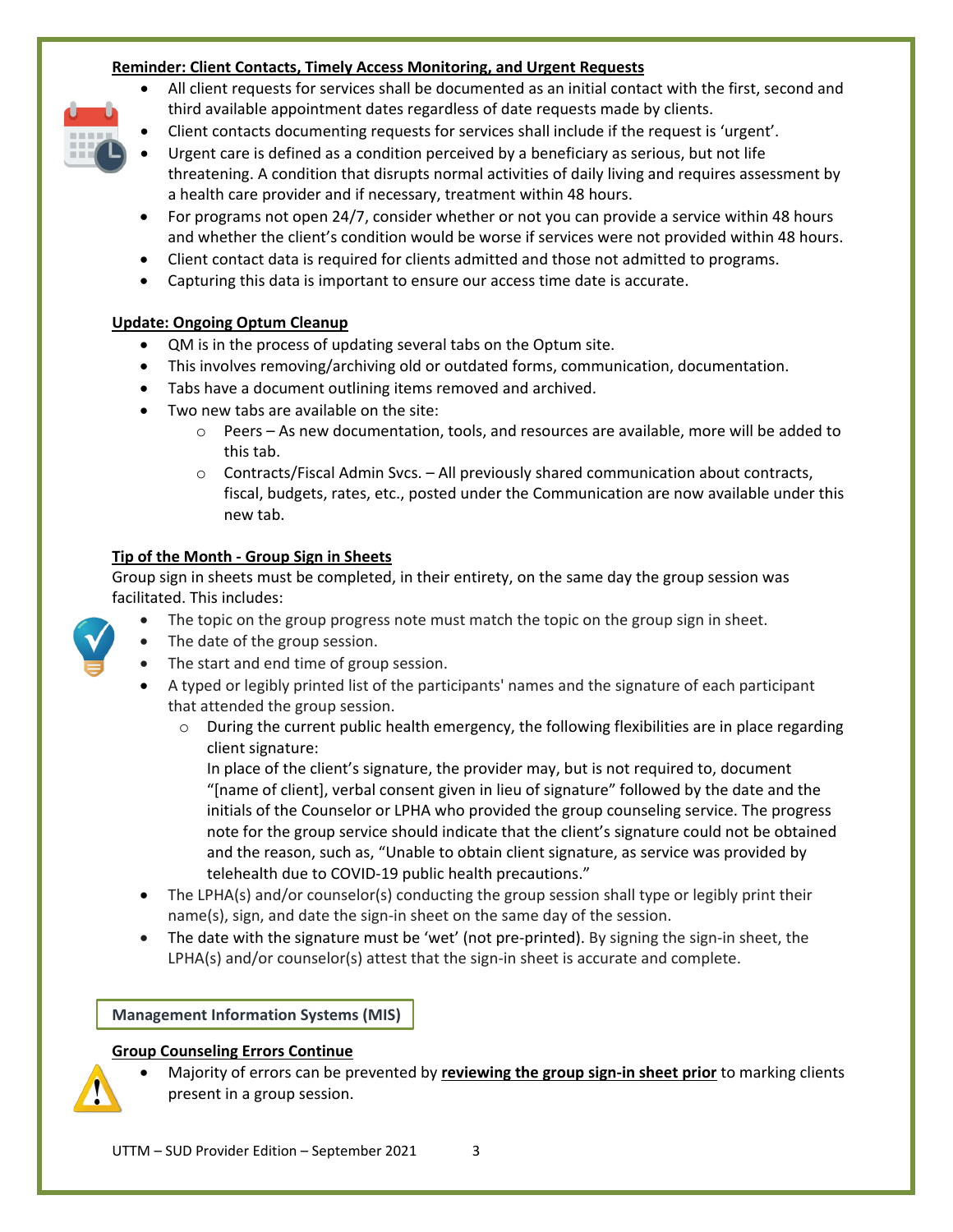#### **Reminder: Client Address Required**

- Remember to enter the client address in the Client Profile.
- If the client is homeless, use the facility address.

#### **DEA Number for Staff is Required in SanWITS**

- DEA # is required for all staff who are able to prescribe medications.
- DEA # should be included on the SanWITS User form.

## **Important: Peer Support Specialist**

- Peers are required to have National Provider Identification (NPI) in SanWITS.
- Peers must be identified in SanWITS with **Job Title** and Certificate when available.
- Notify SUD Support at SUD MIS Support.HHSA@sdcounty.ca.gov if your facility has hired Peer Support Specialist to provide County billable services, **OR** upon hiring Peer Support Specialist to provide county billable services.

## **OTP FY 21-22 Additional MAT Rates have been published in SanWITS with effective date of July 1, 2021**

• **Important Changes for Additional MAT** - Each individual medication now has its own service with corresponding rate.

| <b>Generic S5000</b>                      | Rate   | <b>Brand S5001</b> | Rate   |
|-------------------------------------------|--------|--------------------|--------|
| Buprenorphine (Generic)                   | 30.02  | Subutex (Brand)    | 30.02  |
| Buprenorphine-Naloxone combo<br>(Generic) | 30.81  | Suboxone (Brand)   | 30.81  |
| Disulfiram (Generic)                      | 10.88  | Antabuse (Brand    | 10.88  |
| Naloxone 2 pack nasal spray (Generic)     | 144.66 | Narcan (Brand)     | 144.66 |

*Non-Perinatal*

#### *Perinatal*

| <b>Generic S5000</b>                      | Rate   | <b>Brand S5001</b> | Rate   |
|-------------------------------------------|--------|--------------------|--------|
| Buprenorphine (Generic)                   | 35.20  | Subutex (Brand)    | 35.20  |
| Buprenorphine-Naloxone combo<br>(Generic) | 35.98  | Suboxone (Brand)   | 35.98  |
| Disulfiram (Generic)                      | 11.05  | Antabuse (Brand    | 11.05  |
| Naloxone 2 pack nasal spray (Generic)     | 144.66 | Narcan (Brand)     | 144.66 |

• All old services for MAT Generic and MAT Brand dosing have been expired.

• New services must be selected on the encounter before clicking "Release to bill"

o User will get an error, if trying to release without selecting the new service first.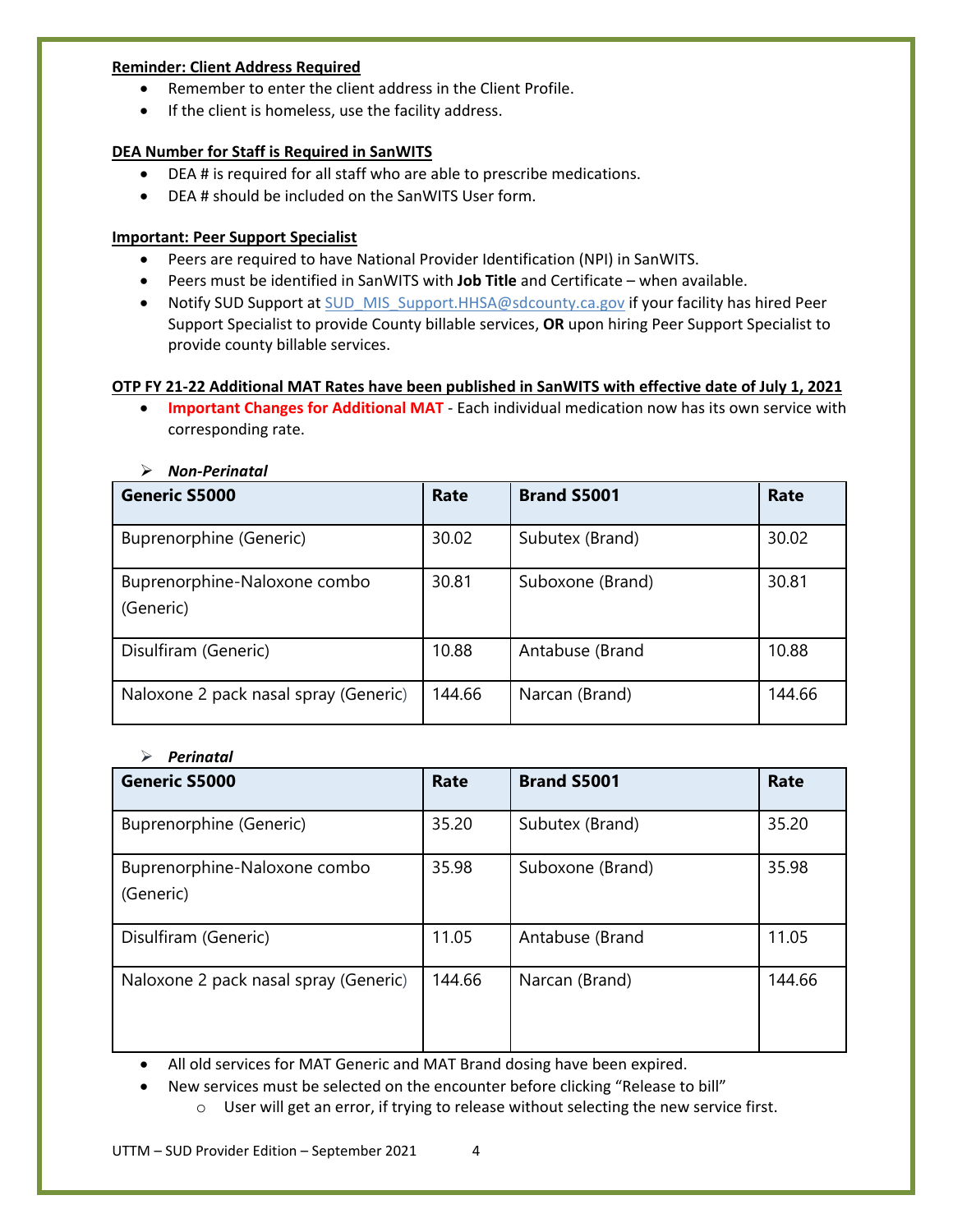#### **SSRS Reports**

- SSRS Reports folders are being cleaned up and reorganized with older outdated reports being archived – ongoing.
- New Report **"Total Services Per Rendering Staff"** has been added to the Provider Reports folder under Paginated Reports.
	- $\circ$  This report will include the Total # of Services, Total # of Encounters, Total Units and Total Minutes.
	- o This report will exclude MAT and Methadone dosing, No Shows, Residential Bed Days, or any encounters created by mistake for Non-BHS contracted clients.

## **SanWITS Quarterly Users Group Meeting All Providers**

- **Purpose of the Users Group - review and educate State Reporting for CalOMS, ASAM, and DATAR, SanWITS updates, changes in system requirements, Billing & QM updates for the users**
	- o Next meeting: Monday, Oct 18, 2021, at 9:00 a.m. 11:00 a.m.
	- o RSVP please, WebEx invite will be sent



- o Quarterly meetings are expected to occur on the 3rd Monday each quarter Jul, Oct, Jan, Apr
- o ASL Interpreters have been requested for each meeting
- **We welcome and encourage you to send us agenda items to be covered during our meetings** [SUD\\_MIS\\_Support.HHSA@sdcounty.ca.gov](mailto:SUD_MIS_Support.HHSA@sdcounty.ca.gov)

#### **SanWITS Virtual Trainings Provided**

- Register online with RegPacks at: <https://www.regpack.com/reg/dmc-ods>
- Registration will close 7 days prior to the scheduled class date in order to allow time for individual staff account setups and other preparation needed.
- Attendees for Virtual Training will receive an email on the morning of training between 8:30 AM  $-8:45$  AM
	- $\circ$  Trainer email with training materials, resources, and specific instructions for virtual class
	- $\circ$  If staff do not receive emails by 9:00 AM, email sdu sdtraining@optum.com to get the issue resolved.
- Type of Training Classes:
	- 1. SanWITS Intro to Admin Functions (IAF) SanWITS functions that are applicable to All program types
	- 2. Residential Facilities Bed Management & Encounter Training
	- 3. Outpatient / OTP Facilities Group Module & Encounters Training
	- 4. SanWITS Assessments (SWA)– designed for direct service staff who complete Diagnostic Determination Note (DDN), Level of Care (LOC)assessments, Discharge Summary, and Risk and Safety Assessment

• **All required forms are located on the "Downloadable Forms" tab.** Note: If the 3 forms are not fully processed by MIS 7 days prior to the scheduled training, staff will not be able to attend training regardless of receiving training confirmation.

- All credentials and licenses will be verified with the appropriate entities for SanWITS access**.**
- Upon completion of training, competency must be shown in order to gain access to the system. If competency is not achieved, further training will be required.
- **Staff are highly recommended to read the training packet thoroughly before entering information into the Live environment.**
- Please remember, if unable to attend class, cancel the registration as soon as possible.

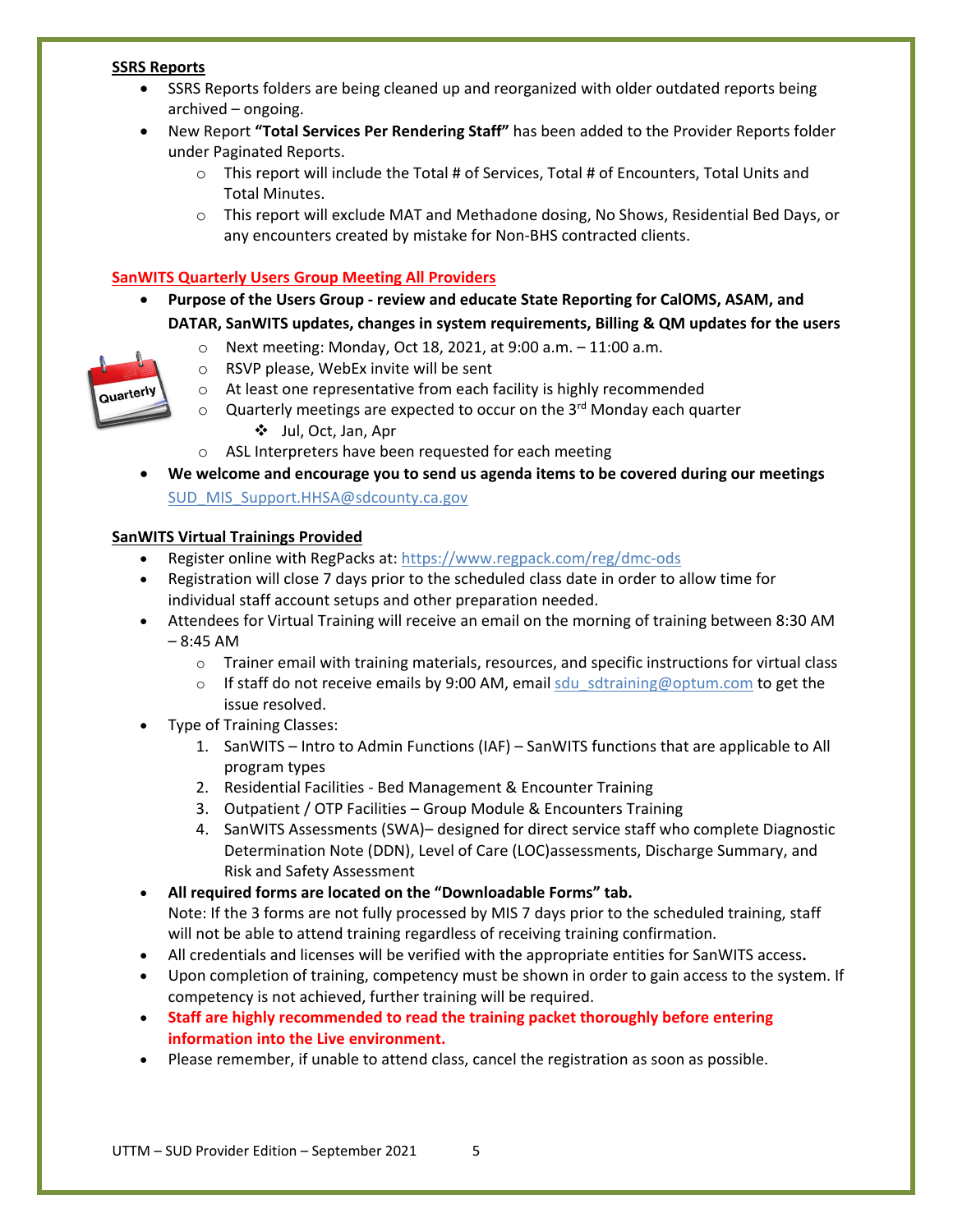#### **Billing Unit - SanWITS Billing Classes**

- As most of us are still adjusting to remote work, we're also learning new ways to continue servicing our customers. The SUD Billing Unit will continue conducting the billing training online.
- Our team will send an email to all programs to inquire what web conferencing platform or application you use for audio and/or video conferencing or training. Currently, the Billing Unit uses the Microsoft Teams application.
- Also, to schedule your billing training or if you have billing questions, please call our main line: 619-338-2584. You can also email us at [ADSBillingUnit.HHSA@sdcounty.ca.gov.](mailto:ADSBillingUnit.HHSA@sdcounty.ca.gov)
- Prerequisite required: SanWITS lntro to Admin Functions training and one of the following encounter trainings – 1) Residential -Bed Management & Encounters training, or 2) Outpatient/OTP Group Module & Encounters training

## **SUD Billing Unit**

## **I. Claims in HOLD status**

SUD Providers must run the Claim Item List report every month and review the claim items on hold. Please review the client's Medi-Cal eligibility if claims are on hold due to Hold Reason ID #s 4 and 5:

|  | <b>HOLD REASON ID</b> | <b>CLAIM ITEM HOLD</b><br><b>REASONS</b>                       | <b>HOLD DESCRIPTIONS</b>                                                                                                                                          |  |
|--|-----------------------|----------------------------------------------------------------|-------------------------------------------------------------------------------------------------------------------------------------------------------------------|--|
|  |                       | Out of County clients with MAT<br>and case management services | This hold reason is for OTP.<br>MAT and Case Management<br>cannot be billed to DMC for Out-<br>of-County clients.                                                 |  |
|  |                       | Out-of-County client                                           | This hold reason is for outpatient<br>and residential programs with<br>Out-of-County clients.                                                                     |  |
|  | 3                     | Not Medi-Cal eligible                                          | Client's Medi-Cal eligibility<br>application was declined/has not<br>met Medi-Cal requirements/not<br>retroactive Medi-Cal after<br>checking monthly for 6 months |  |
|  |                       | Waiting for Medi-Cal eligibility                               | Client applied for Medi-Cal and<br>the result or approval is pending                                                                                              |  |
|  | 5                     | Client has SOC for clearance                                   | Client has SOC and program<br>emails the completed SOC<br>Financial Responsibility and<br>Information form to Billing Unit to<br>clear                            |  |

Please contact th[e ADSBillingUnit.HHSA@sdcounty.ca.gov](mailto:ADSBillingUnit.HHSA@sdcounty.ca.gov) immediately if you need to remove the claims from hold status because:

- the client's Share of Cost has been zeroed out (paid at your program or cleared by other facilities/pharmacy) and you need to bill the DMC services to the State.
- the client is now Medi-Cal eligible, and services are DMC billable.
- the OHC or Medicare EOB is obtained.

## **II. Out of County Medi-Cal**

SUD Providers should work with the client right away to contact Medi-Cal and notify of the client's change in residence or current address. We can bill the services to DMC as soon as the County of Residence has updated to San Diego County (code 37).

## **III. Other Health Coverage**

Please read pages 23 to 26 of the [SUD DMC Billing Manual \(pdf\) \(optumsandiego.com\)](https://www.optumsandiego.com/content/dam/san-diego/documents/dmc-ods/billing/DMC%20ORGANIZATIONAL%20PROVIDERS%20BILLING%20MANUAL_revised%20102020.pdf) for information on OHC and if the health insurance EOB is not received within 90 days from the date of billing.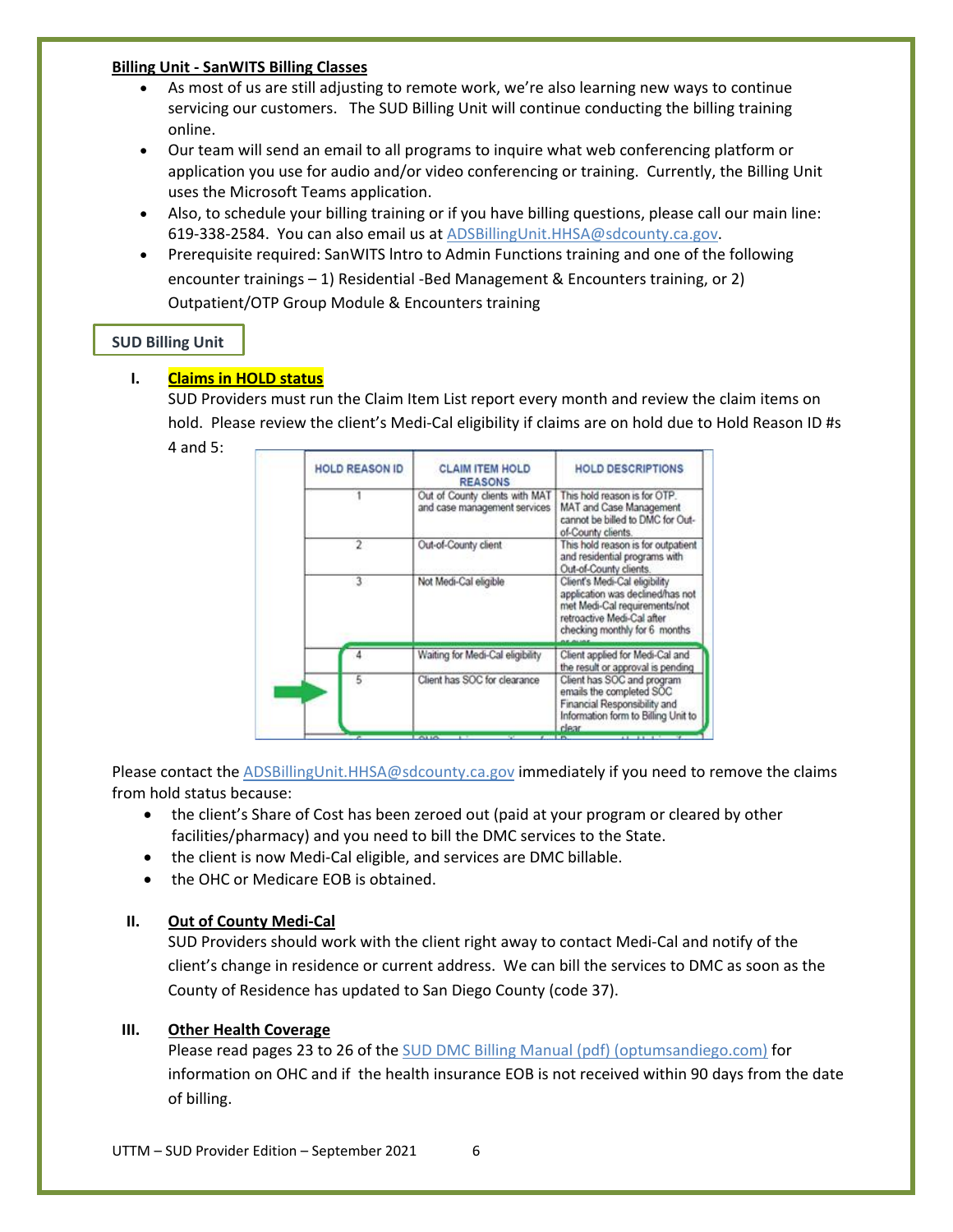#### **IV. Medicare Advantage: Dual eligible clients (those with Medicare Part C and Medi-Cal)**

- **A. Outpatient and Residential Providers are NOT required to bill Medicare Part C if a client has the following:**
	- 1) Blue Shield Promise Health Plan- Part C

OTHER HEALTH INSURANCE COV UNDER CODE F - MEDICARE PART C HEALTH PLAN. CARRIER NAME: BSC PROMISE HEALTH PLAN. COV: OIM VR.

## 2) Health Net -Part C

MEDI-CAL, OTHER HEALTH INSURANCE COV UNDER CODE F - MEDICARE PART C HEALTH PLAN. CARRIER NAME: HEALTH NET OF CA. COV: OIM R.

- 3) Molina Healthcare of California- Part C
- **B. OTP Providers MUST continue to bill Medicare, including all Medicare Part C/Medicare Risk Plans/ Cal Medi-Connect risk insurance**

## **V. OTP Medicare EOB (Explanation of Benefits)**

- OTP Providers are responsible in reviewing the Medicare EOBs.
- OTP Providers must submit the Medicare EOBs to [ADSBillingUnit.HHSA@sdcounty.ca.gov](mailto:ADSBillingUnit.HHSA@sdcounty.ca.gov) within 6 months from the date of service.
- Medicare claim status can be obtained through your Clearing House or Noridian.
- If Medicare noted that the client "cannot be identified as their member" or you receive a denial code CO-16 (lacks information), please contact Medicare immediately to get more information or clarification. If you are not successful in getting this information, please contact th[e ADSBillingUnit.HHSA@sdcounty.ca.gov](mailto:ADSBillingUnit.HHSA@sdcounty.ca.gov) and we will check if we can be of any further assistance.

## **VI. Contacting the SUD Billing team**

- 1) Please send your DMC billing or billing-related questions to: [ADSBillingUnit.HHSA@sdcounty.ca.gov](mailto:ADSBillingUnit.HHSA@sdcounty.ca.gov) or call us at 619-338-2584 (Billing's Main Line).
- 2) Please respond to the Billing Unit's email regarding claim denials, claim errors, or void within 24 hours or earlier.
- 3) Please encrypt any email messages with client information unless you've partnered with the County TLS (Transport Layer Security) Email Encryption.

#### **Reminder: For general information on COVID-19**

Including the current case count in San Diego County, preparedness and response resources, and links to information from the California Department of Public Health (CDPH), Centers for Disease Control and Prevention (CDC), and the World Health Organization (WHO), please visit th[e County of San Diego COVID-](https://www.sandiegocounty.gov/coronavirus.html)[19 webpage.](https://www.sandiegocounty.gov/coronavirus.html)

> For local information and daily updates on COVID-19, Coronavirus Disease 2019 please visit **[www.coronavirus-sd.com.](http://www.coronavirus-sd.com/)** To receive updates via text, send **COSD COVID19** to **468-311.**

#### **Reminder: COVID-19 | Behavioral Health Services (BHS) Provider Resources**

- Behavioral Health Services (BHS) is committed to keeping our providers updated with emerging information related to the Coronavirus Disease 2019 (COVID-19) response.
- Follow the link to access the [BHS Provider Resources Page](https://www.sandiegocounty.gov/content/sdc/hhsa/programs/bhs/BHSCOVID19Information.html?cq_ck=1584750268972.html) which is updated regularly with the most recent communications and resources that have been sent to BHS providers.

UTTM – SUD Provider Edition – September 2021 7